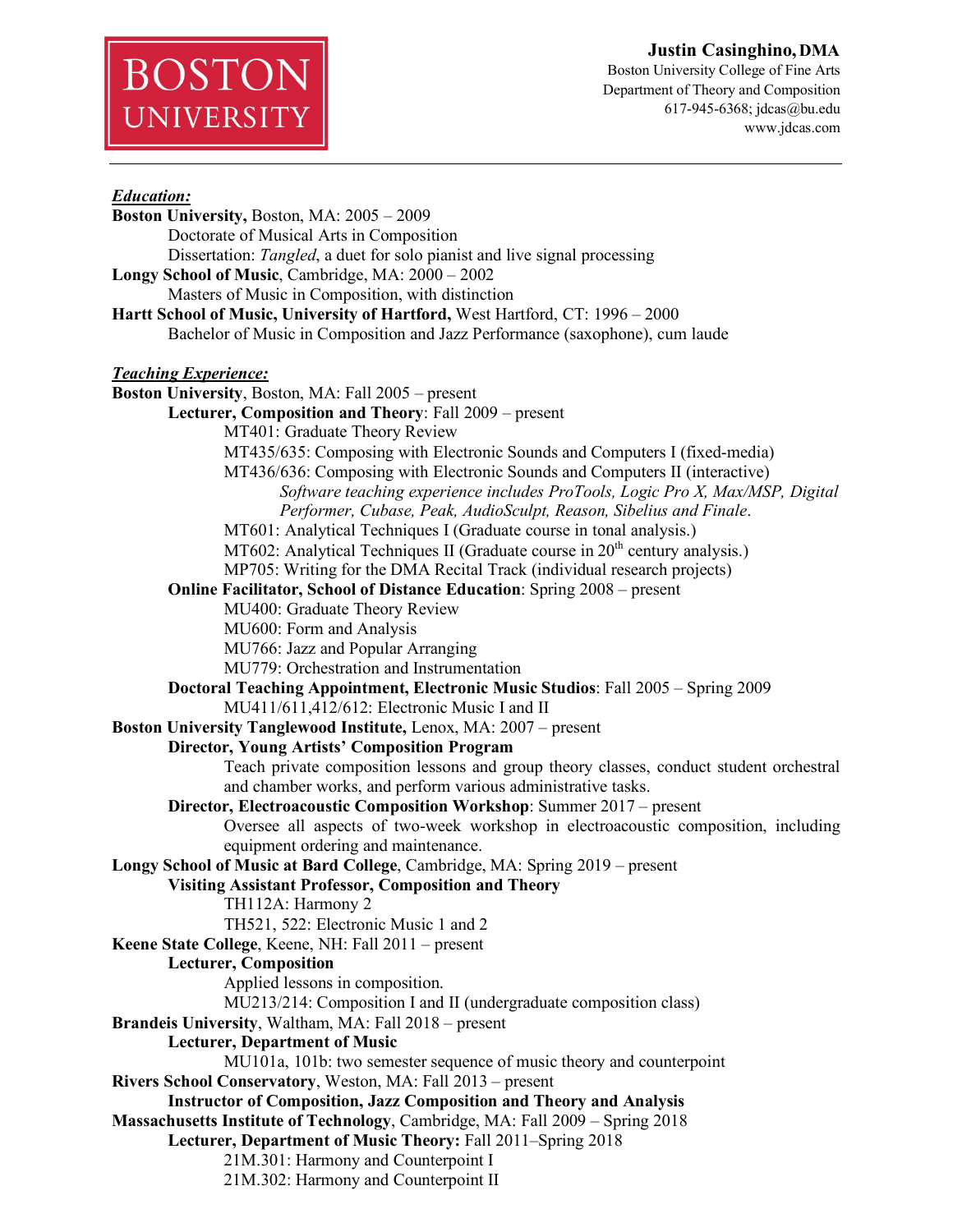#### **Affiliated Artist, Keyboard Harmony:** Fall 2009–Spring 2014

Taught keyboard harmony lab for Fundamentals of Music, Harmony I and Harmony II. **University of Massachusetts Lowell**, Lowell, MA: Fall 2011–Spring 2012

**Adjunct Faculty, Aural Skills:** 21.103, 203, 104 and 204: Aural Skills I, II, III and IV

#### *Administrative Experience:*

**Boston University Tanglewood Institute,** Lenox, MA: 2007–present

**Director-YACP/ECWS:** Please see position under teaching experience.

**the Boston Composers' Coalition**, Boston, MA: 2010–2017

**Founder/Director**

Oversaw all aspects of the Boston Composers' Coalition, a non-profit organization dedicated to the collaborative creation, performance and dissemination of new American music.

**Brookline Music School**, Brookline, MA: September 2002–2008

**Co-Coordinator of Theory Department:** Oversaw all courses in music theory and aural skills.

**DayJams Rock 'n' Roll Day Camp**, Newton, MA: 2002–2007

#### **Director, Boston Campus**

Worked as administrative head for the Boston campus of a nationally based summer program with  $100+$  campers per week (ages  $9-15$ ); hired, trained and managed  $30+$  faculty and staff members, and oversaw all aspects of the program.

## *Guest Speaker/Lecturer/Artist:*

**International Society of Bassists, 2021 Virtual Conference,** June 10, 2021:

Guest lecture on premiere of *Three Shapes for Brian*, along with bassist Brian Perry of the Dallas Symphony.

**Medfield Public School Systems,** May 16 and 18, 2019**:** 

Guest coaching and presentation on the premiere of Somehwere Between for combined string orchestra, jazz choir and big band.

**Washington D.C. International Music Festival, Kennedy Center,** April 15, 2018:

Guest coaching on premiere of *Remembering the Many,* for wind ensemble.

**Texas Tech University,** October 13, 2017: composer presentation.

**Chicago International Music Festival, Chicago Symphony Center,** April 9, 2016: Guest coaching on premiere of *stand, March, RISE!!*, for full orchestra.

**New York Wind Band Festival, Carnegie Hall,** March 7, 2016:

Guest coaching on premiere of *Sitting in the House of a Giant*, for wind ensemble.

**Hartt School of Music, University of Hartford,** January 27, 2016: composer presentation.

**Handel and Haydn Society, Boston Public Library Installation,** March 24–September 4, 2015:

Designed, programmed and implemented interactive iPad station for  $H + H$ 's 200<sup>th</sup> year installation. **New York Choral Festival, Carnegie Hall,** March 15, 2015:

Guest coaching on premiere of *Not but a seed...* for SATB choir.

**Los Angeles International Music Festival, Walt Disney Concert Hall,** June 16, 2014:

Guest coaching on premiere of *Three Bay State Water Views* for string orchestra.

**Arsu Academy of the Arts, Istanbul,** January 11, 2014: composition activities for young children.

**Yildiz Technical University Composer's Forum, Istanbul,** January 9, 2014: composer presentation.

**Istanbul Technical University Composer's Forum,** January 7, 2014: composer presentation.

**Longy School of Music Composers' Forum**, October 18, 2013: composer presentation.

**Massachusetts Institute of Technology Composer's Forum**, October 9, 2013: composer presentation.

**2013 BSO Tanglewood Family Concert,** August 2013: composition activities for young children.

**This Week at Tanglewood,** August 2013: BSO pre-concert panel discussion lead by Martin Bookspan.

**Rivers School Conservatory's Seminar on Contemporary Music for the Young**, April 2012:

Lead a panel discussion and masterclass on works of young composers.

**Keene State College**, Spring 2011: composer residency: guest instruction, presentations. **Boston University Academy**, Fall 2010: Lecture recital on the history and performance of the blues.

**University of Massachusetts Dartmouth**, Spring 2010: electronic music/presentation of compositions.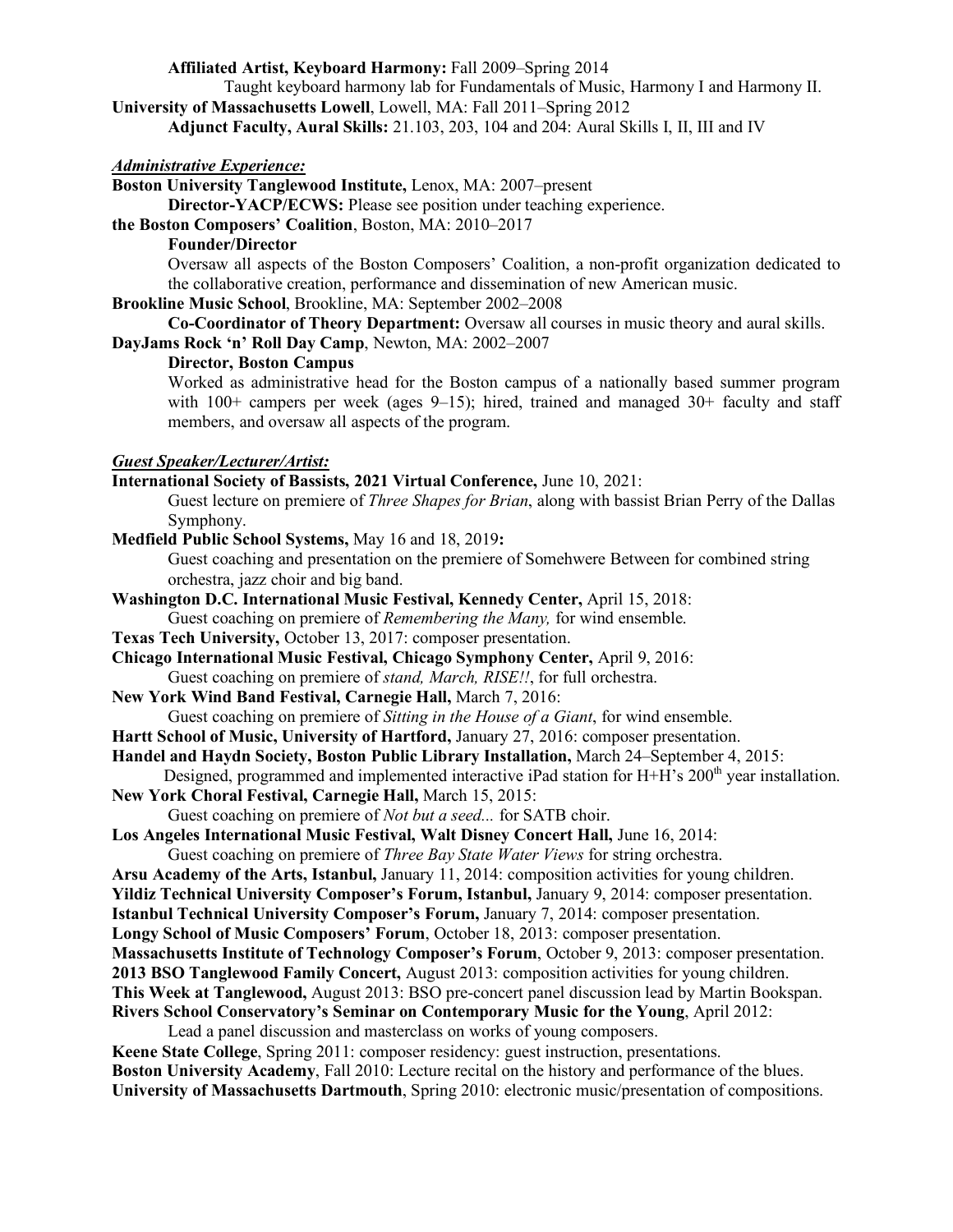# *Commissioning and Granting Bodies, Professional Affiliations:*

Boston Symphony Orchestra Education Department, Meet the Composer/New England Foundation for the Arts, Massachusetts Cultural Council, Free For All Concert Fund, Massachusetts Cultural Council, SEAMUS, College Music Society, Pi Kappa Lambda: BU, the Together Festival, ALEA III, Longitude New Music Ensemble, Vento Chiaro, Longy School of Music Chamber Orchestra, Juventas New Music Ensemble, Wired for Sound Festival, Lorelie Vocal Ensemble, Pharos Quartet, the Rivers School Conservatory.

## *Primary Instructors:*

Boston University: Gunther Schuller, Lukas Foss, Theodore Antoniou, Richard Cornell Longy School of Music: Paul Brust Hartt School of Music: David Macbride, Stephen Gryc, Ken Steene, Robert Carl (compostion) Jackie McLean (jazz studies and saxophone)

## *Published Works:*

*…and so then I threw the stone;* Andrew Stetson, *Rise Above*, MSR Classics, 2019. *Remembering the Many;* World Projects, Inc,. 2018. *Sitting in the House of a Giant* for Wind Ensemble; World Projects, Inc,. 2016. *Not but a seed…* for SATB Choir; World Projects, Inc,. 2015. *Three Bay State Water Views* for string orchestra; World Projects, Inc., 2014. *DayJams Horn Section Lesson Book*: Authored and edited, Workshop Arts Inc., 2006. *DayJams Keyboard Lesson Book*: Co-authored and edited, Workshop Arts Inc., 2005.

# *List of Recent Compositions and Performance Dates (2010–2021):*

## *Three Shapes for Brian* **(2020): for bass and harp**

Commissioned for Brian Perry and Emily Levin of the Dallas Symphony; premiered June 10, 2021 on the International Society of Bassists 2021 conference.

#### *Somewhere Between: Variations on a Theme by Lowell Mason* **(2019): for big band, string orchestra and jazz choir**

Commissioned by the Medfield Music Association via the Massachusetts Cultural Council; premiered May 18, 2019 – Medfield, MA.

#### *A Portrait in Pertinacious* **(2018): for nine double basses**

Commissioned by Brian Perry for the 2018 Boston University Tanglewood Institute bass studio; premiered August 9, 2018 - BUTI.

#### *Remembering the Many* **(2018): for wind ensemble**

Commissioned by World Projects Inc; premiered by Lincoln High School WE (Stockton, CA), 2018 DC International Music Festival: Kennedy Center for the Performing Arts, April 17, 2018. Performances on October 16 and 18 by George Mason University; November 21, 2019 by the Boston University Wind Ensemble.

## *Thinking in Four Places* **(2018): for saxophone quartet and digital percussion**

Commissioned by the Pharos Quartet; official premiere 2018 Conference of the North American Saxophone Alliance; performance on 2019 International Saxophone Symposium; multiple 2018 performances including Boston University and Marshall University.

# *stand, March, RISE!!* **(2017): for full orchestra**

Commissioned by World Projects Inc; premiered by Berkeley High School (CA), 2017 Chicago International Music Festival: Chicago Symphony Center, April 12, 2017.

#### *Cambridge à Go-go* **(2017): for flute, clarinet, violin, cello, piano and percussion**

Commissioned by Longy School of Music at Bard College; premiered by Juventas: Longy, Pickman Hall, February 19, 2017; winner: Boston Musica Viva Emerging Composers' Contest, performed by BMV, June 2, 2017: Cambridge, MA.

## *Sitting in the House of a Giant* **(2016): for Wind Ensemble**

Commissioned by World Projects and the Boston Composers' Coalition; premiered by the Whitney M. Young Magnet School, 2016 New York Wind Band Festival: Carnegie Hall, March 7, 2016; performed by Boston University, November 17, 2016; performed by BUTI Wind Ensemble, July 16, 2017: Seiji Ozawa Hall, Tanglewood.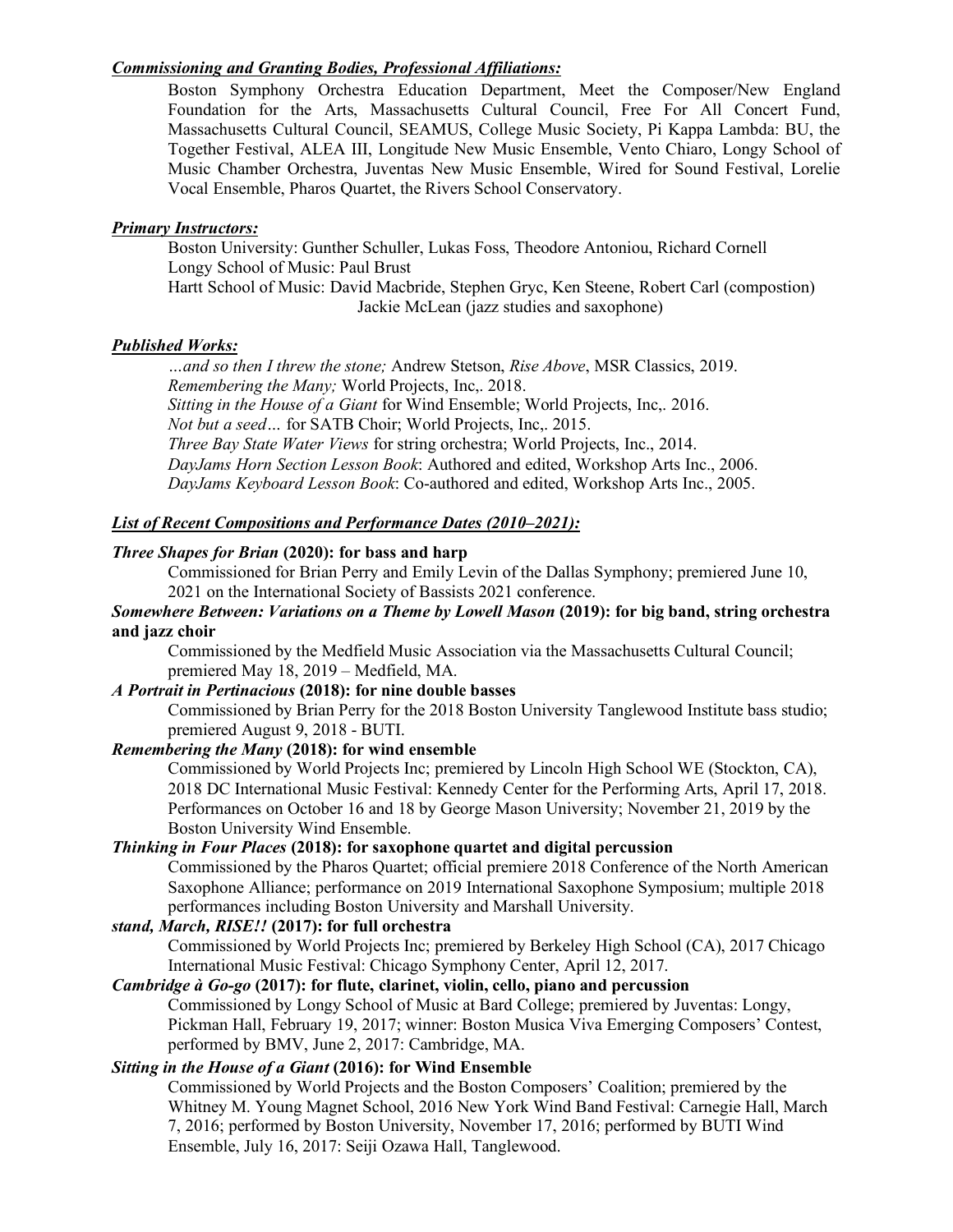## *4x4* **(2015): for Percussion Quartet**

Commissioned by the BU Percussion Ensemble and the Boston Composers' Coalition; premiered by the BU Percussion Ensemble: Boston University, March 30, 2015; performed by BUTI Percussion Ensemble: Lenox, MA, July 30, 2015; performed by members of Boston Symphony Orchestra percussion, July 14, 2017: Lenox, MA.

## *Not but a seed…* **(2015): for SATB Choir**

Commissioned by World Projects and the Boston Composers' Coalition; premiered by the E Stuudio Youth Choir, Estonia, at the 2015 International Choral Festival: Carnegie Hall, March 17, 2015. Multiple international performances, including 2015 Tallinn Choral Festival in Estonia.

# *Three Bay State Water Views* **(2014): for String Orchestra**

Commissioned by World Projects and the Boston Composers' Coalition, premiered at the 2014 Los Angeles International Music Festival: Walt Disney Concert Hall, June 18, 2014.

## *Prelude, Canon and Fugue* **(2014): for String Quartet**

Funded via the Boston Composers' Coalition for performance by the Arneis String Quartet; premiered at the Tsai Center for the Arts, Boston University on April 18 and May 2, 2014.

# *twelve/fourteen/twenty-twelve* **(2013): for female vocal quartet**

Funded via the Boston Composers' Coalition for performance by the vocal quartet, Anthology. Premiered on October 4 and 5, 2013: the Green Room, Somerville, MA; Killian Hall, MIT.

## *Five Action Verbs* **(2013): for Solo Tuba**

Funded via the Boston Composers' Coalition for performance by Jobey Wilson; premiered on May 1 and 5, 2013: First Church in Boston, MA; First Parish in Malden, MA; to be performed October 3, 2015 as part of Wheaton College Conservatory Faculty Recital Series.

# *One Hen* **(2012): for woodwind quintet and narrator**

Based with the author's permission on the children's book of the same name. Commissioned by the wind quintet Vento Chiaro via a grant from the Free For All Concert Fund; premiered November 15 and 17, 2012, by Vento Chiaro, Roxbury Community College; Coolidge Corner Theatre, Cambridge, MA; August 24, 2013 by the Boston Symphony Orchestra Wind Quintet (composer narration): 2013 Tanglewood Family Concert; Seiji Ozawa Hall, Lenox, MA; October 20, 2013 by Vento Chiaro at the Boston Children's Museum: Boston, MA; various performance in New England area primary schools; performances on Minnnesota Public Radio and throughout Minnesota Public School Systems by the Chiara quintet.

# *…and so then I threw the stone.* **(2012): for trumpet and live signal processing**

Commissioned by Andrew Stetson; premiered on May 11, 2012, Boston University College of Fine Arts, Boston, MA; featured on the 2014 International Trumpet Guild Association Conference, May 23, 2014; presented on BUTI faculty recital, July 2017; recorded and released Andrew Stetson (Texas Tech), *Rise Above*, MSR Classics, 2019.

# *A Place I've Never Been* **(2012): for flute, violin and harp**

Funded via the Boston Composers' Coalition for performance by members of Ensemble 451. Premiered March 5 and 9, 2013; Killian Hall, Cambridge, MA; CHCH School, Waltham, MA; Arranged and premiered for viola trio, Trio Nutturno, King's Chapel, Boston, MA, March 5, 2019.

## *…and as these wings expand…* **(2012): for chamber orchestra**

Commissioned by the Rivers School Conservatory. Funded by a grant from the New England Federation for the Arts. Premiered April 28, 2012 as part of the Rivers School Conservatory's 34th Annual Seminar on Contemporary Music for the Young, Weston, MA.

#### *Sweet Suite* **(2012): for flute and oboe**

Commissioned and funded by the Rivers School Conservatory; premiered April 28, 2012, Rivers School Conservatory's 34<sup>th</sup> Annual Seminar on Contemporary Music for the Young, Weston, MA.

## */peel/* **(2012): for brass quintet**

Funded via the Boston Composers' Coalition for performance by the Redline Brass Quintet. Premiered February 17 and 19; Killian Hall, Cambridge, MA; First Parish, Malden, MA.

#### *Gemini Structures* **(2011): for percussion quartet**

Composed at the request of Samuel Solomon for the 2011 BUTI Percussion Ensemble. Premiered July 27, 2011 under direction of Samuel Solomon, West Street Theatre, Lenox, MA.

## *Standing in Seven Corners* **(2011): for woodwind quintet**

Performed July 13, 2011 by Vento Chiaro, Trinity Church, Lenox, MA – BUTI Faculty Series; Premiered April 16 and 17, 2011 by Vento Chiaro, Killian Hall, Cambridge, MA; First Parish,